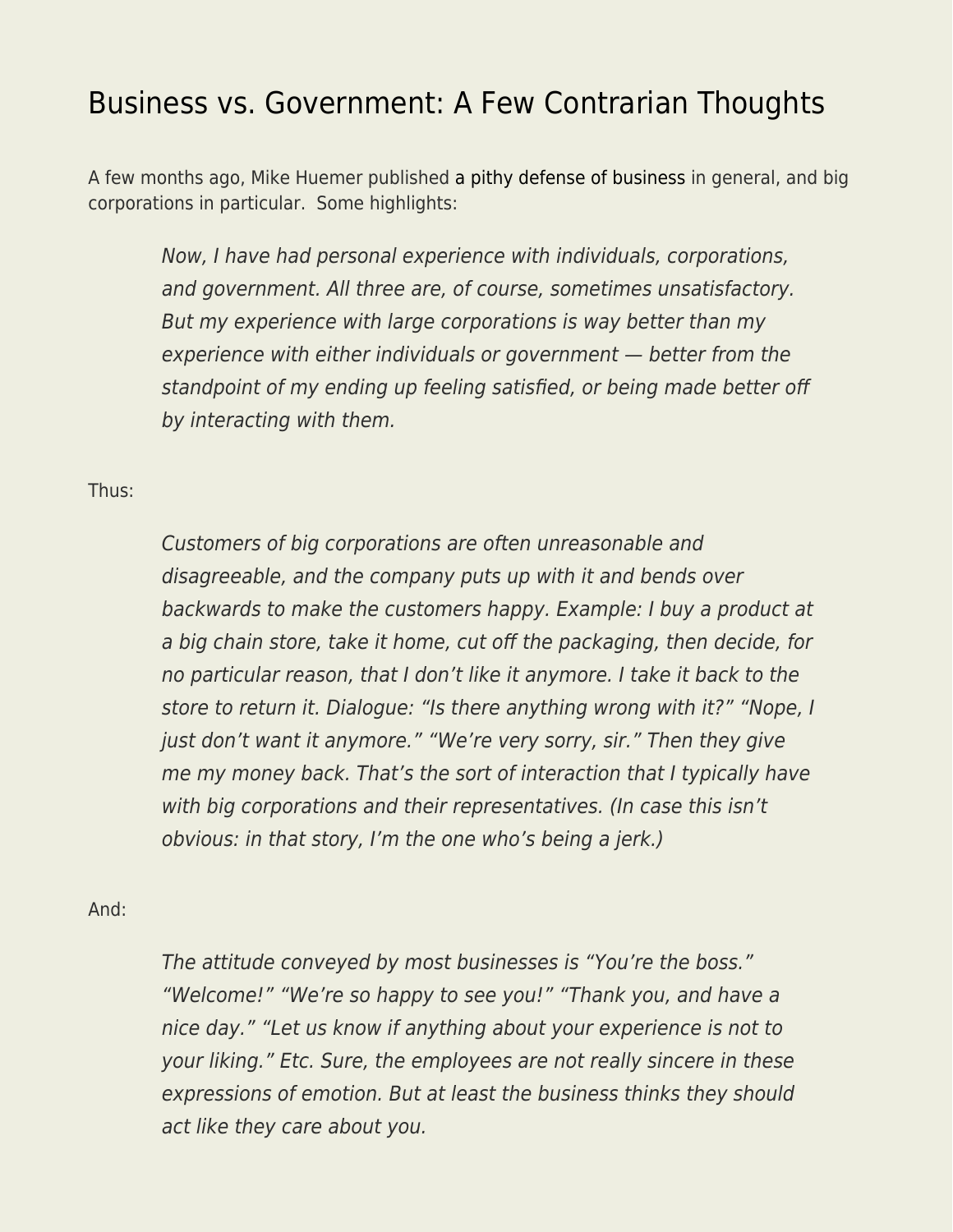The government has no such idea. The attitude conveyed in everything they do is "We're the boss," and they have no interest in pretending to care about you. Do what we say, give us your money, then get out. If there's anything about your experience that is not to your liking, you can go \*\*\*\* yourself. (Note: Not actual quotations.)

Sometimes, you see an irate and unreasonable customer loudly berating an employee of some business over the business' perceived failure. The employee generally listens patiently and tries to fix the problem. Try doing that to one of the government agents who are there to "serve and protect" you. You'll probably wind up in jail, if not in the hospital.

Since I've made [similar arguments in the past,](https://www.econlib.org/pro-market-and-pro-business/) my admiration for Mike's essay is no surprise. Yet as I read, counter-examples and complexities sprang to mind. When is business unresponsive? When is government responsive? And why? My thoughts, in no particular order:

1. Though I'm [homeschooling all four of my kids now](https://www.econlib.org/bryan-caplan-on-homeschooling/), I've often interacted with public school teachers and administrators in my parental role. And I couldn't help but notice: Almost all K-6 teachers are excruciatingly nice. Not a one has ever told me to "go \*\*\*\* myself." Indeed, I routinely got good results from a single phone call or email. In my experience, if you don't care for a teacher, public schools swiftly reassign your child. Furthermore, if you ask them to go easy on your kid, they will.

2. Still, there are plenty of things you can't get public schools to do by asking. You can't get them to spend more time on math and less on music and art. You can't get them to focus more on learning and less on kids' feelings. You can't get them to harshly punish trouble-makers so the rest of the kids can learn in peace. My point is simply that on some dimensions, public schools were genuinely eager to please me.

3. The same holds in public universities. If college students complain to their professors or ask for special treatment, we usually appease them. And said students are rarely afraid to ask.

4. Mike focuses heavily on customer service, where business has a blatant edge over government. Government workers, on the other hand, usually have a [much better deal](https://www.econlib.org/archives/2013/04/public_vs_priva.html) [than similarly qualified private-sector workers.](https://www.econlib.org/archives/2013/04/public_vs_priva.html) Compared to the private sector, for